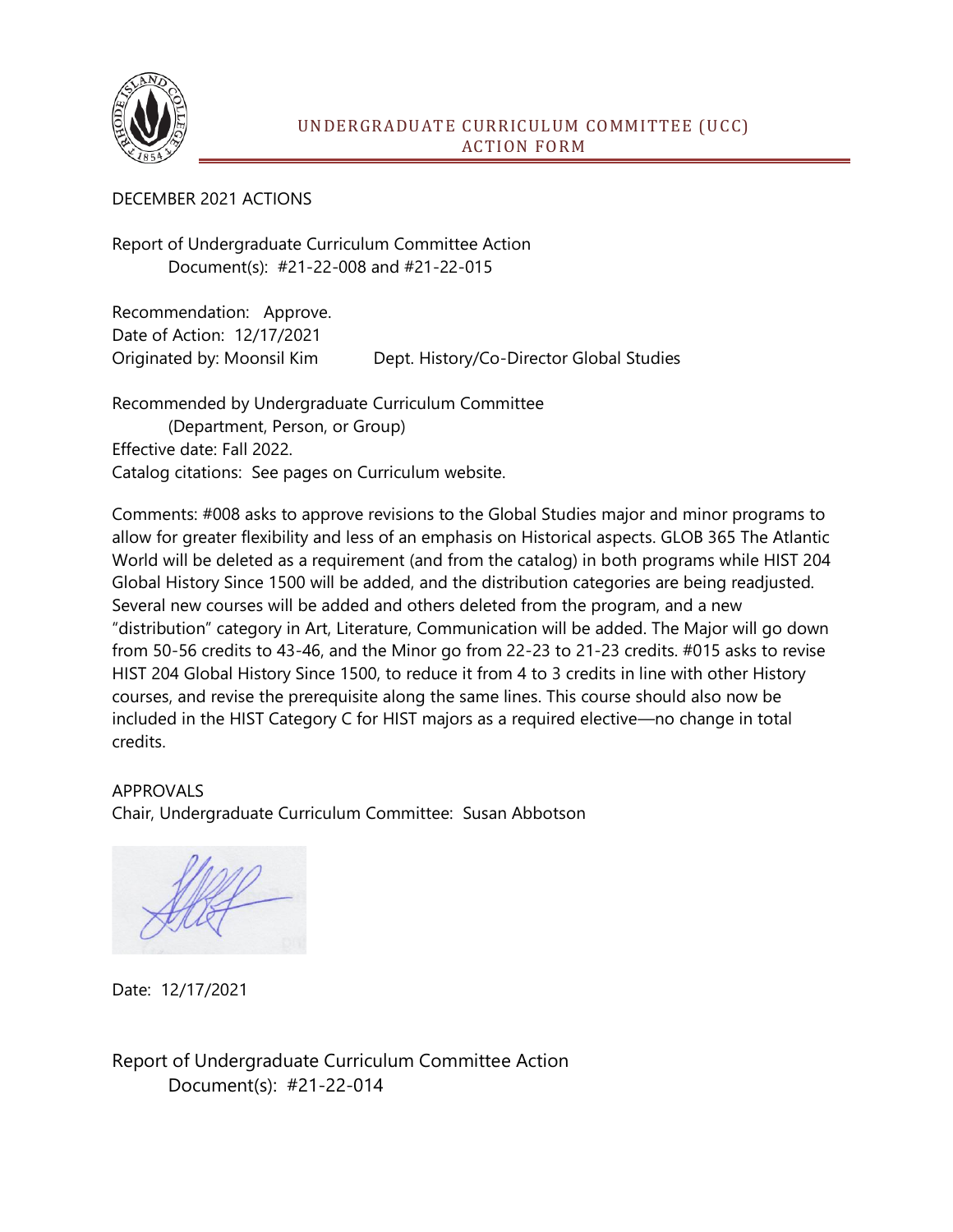Recommendation: Approve. Date of Action: 12/17/2021 Originated by: Sue Abbotson Dept. English

Recommended by Undergraduate Curriculum Committee (Department, Person, or Group) Effective date: Fall 2022. Catalog citations: See pages on Curriculum website.

Comments: Asks to approve the revison of the title of ENGL 307 to become ENGL 307 Studies in Modernist or Contemporary Literature, and update the description to reflect this. This is combining the original ENGL 307 Studies in Modernist Literature with ENGL308 Studies in Contemporary Literature courses to provide more flexibility. Both satisfy the same program requirements and previously could be repeated with a change in topic, so this should cause no confusion on transcripts, but will allow the course to be offered according to NECHE guidelines. ENGL 308 can then be deleted from the catalog.

APPROVALS Chair, Undergraduate Curriculum Committee: Susan Abbotson

Date: 12/17/2021

Report of Undergraduate Curriculum Committee Action Document(s): #21-22-016

Recommendation: Approve. Date of Action: 12/17/2021 Originated by: Holly Shadoian, Dept. Vice Provost Academic Affairs, Jayashree Nimmagadda, Interim Deans of SWK and SOB and Alema Karim

Recommended by Undergraduate Curriculum Committee (Department, Person, or Group) Effective date: **Spring 2022**. Catalog citations: See pages on Curriculum website.